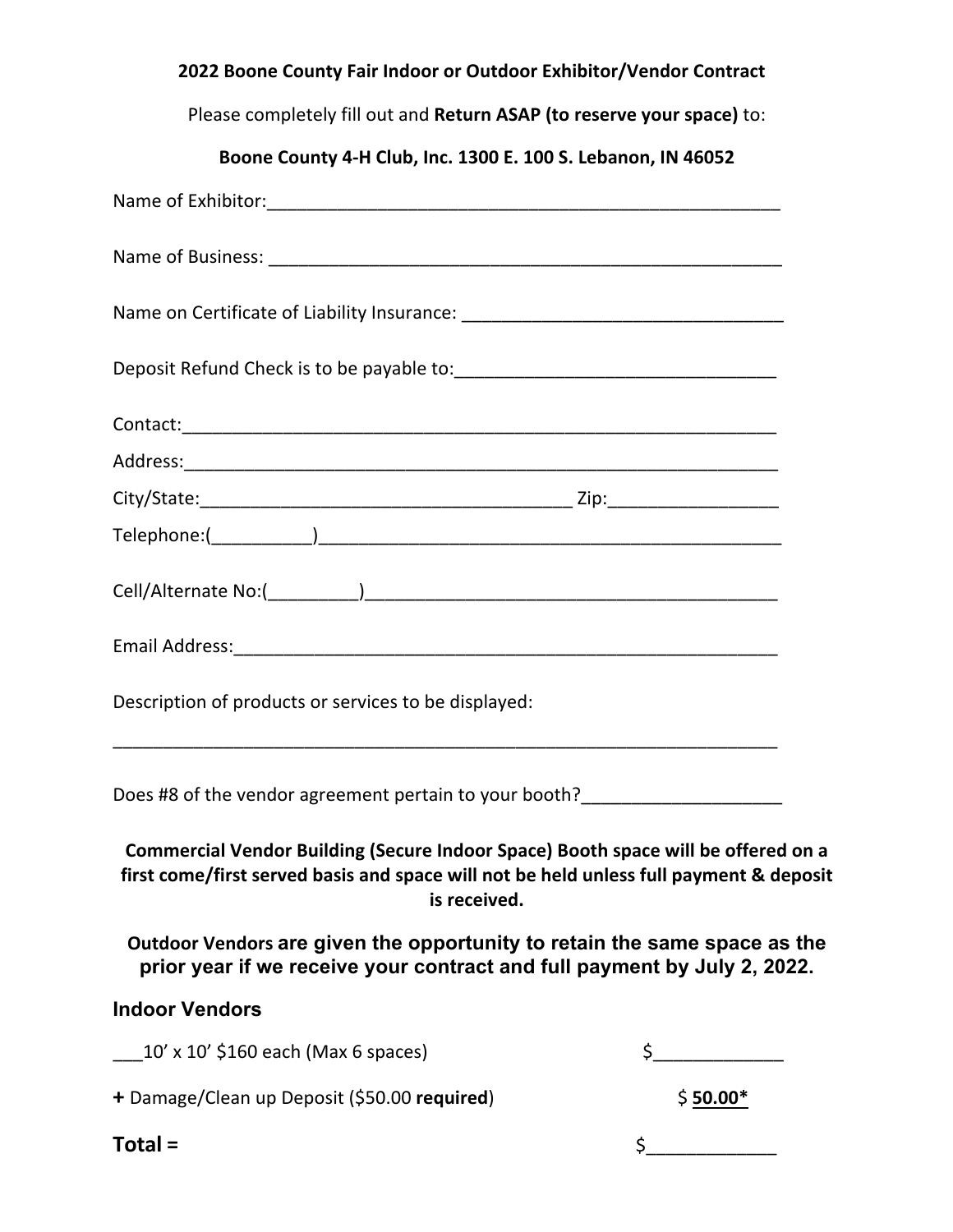## **Outdoor Space no tent rental**

(Outdoor space is rented per running foot of space, running space rental only if you are providing your own tent)

Feet x \$12 per running foot of space  $\qquad \qquad$ 

\_\_\_\_\_\_\_\_\_\_\_\_\_\_\_\_\_\_\_\_\_\_\_\_\_\_\_\_\_\_\_\_\_\_\_\_\_\_\_\_\_\_\_\_\_\_\_\_\_\_\_\_\_\_\_\_\_\_\_\_\_\_\_\_\_\_

I will provide my own commercial style tent. Commercial style tents can stay up overnight  $$ NO CHARGE$ 

## **Outdoor Space Tents available plus running feet:**

|                                              |  |           | $12 \times 12 = $230$ $15 \times 20 = $340$ $30 \times 30 = $545$ $30 \times 50 = $670$ $44 \times 62 = $920$ |  | 40x |
|----------------------------------------------|--|-----------|---------------------------------------------------------------------------------------------------------------|--|-----|
| $60 = $920$ 44 $X84 = $1,245$                |  |           |                                                                                                               |  |     |
| Feet x \$12 per running foot of space        |  |           |                                                                                                               |  |     |
| + Damage/Clean up Deposit (\$50.00 required) |  | $$50.00*$ |                                                                                                               |  |     |
| $Total =$                                    |  |           |                                                                                                               |  |     |

http://boonecounty4h.org/paynow/

Email your completed Vendor Contract to

mrmustin@purdue.edu

**OR**

**Mail to: Boone County 4-H Club, Inc.** 

**1300 E. 100 S., Lebanon, IN 46052**

**Make checks payable to: Boone County 4-H Club, Inc.** 

**Total Amount Enclosed** \$\_\_\_\_\_\_\_\_